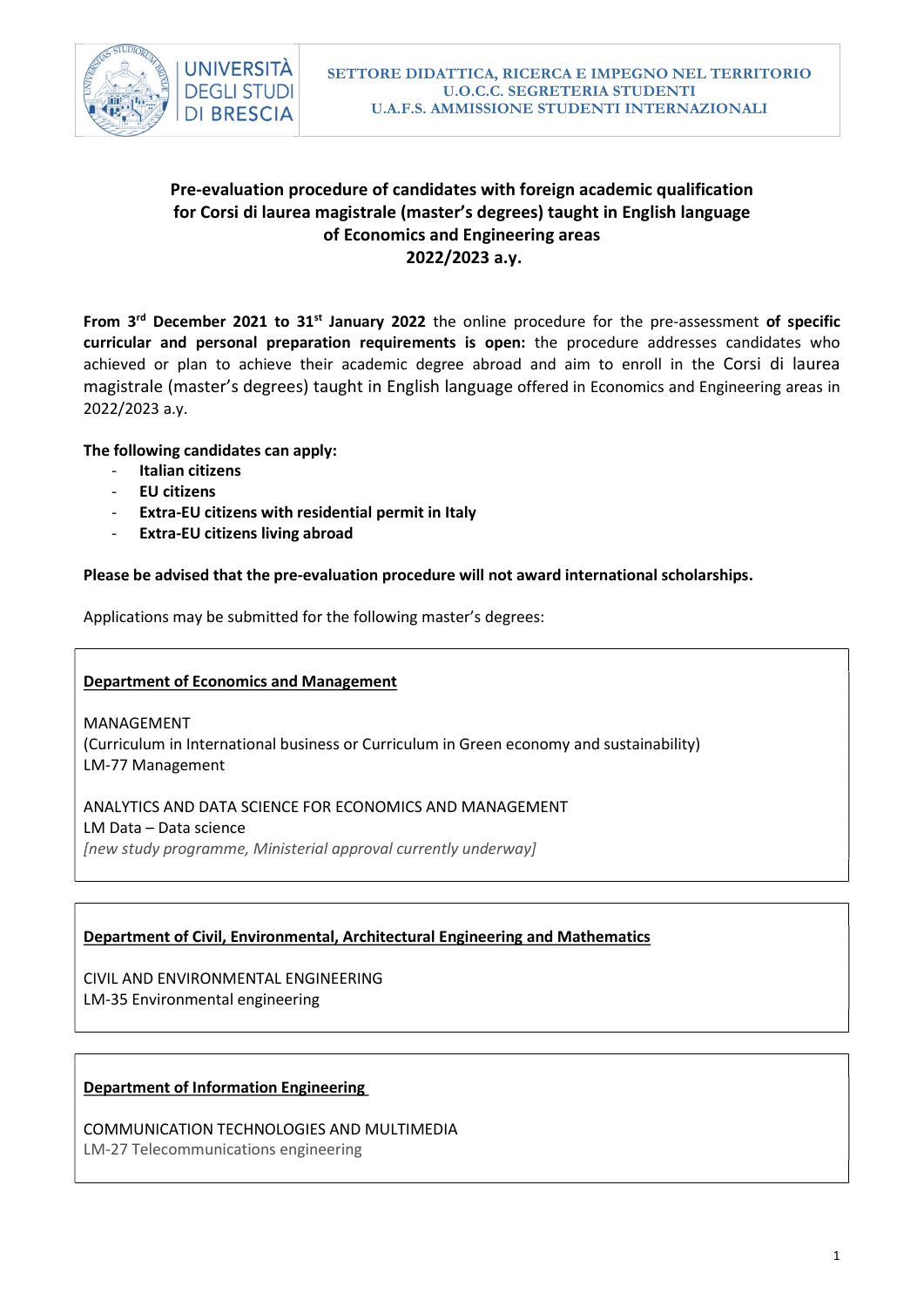

# A.REQUIREMENTS TO BE MET ON THE APPLICATION SUBMISSION DEADLINE

### Qualification

Those candidates are allowed to apply, that achieved their academic degree abroad or plan to obtain it by 15th July 2022.

The foreign qualification / The study programme

- must be comparable to a first cycle degree according to QF-EHEA (qualification framework of European Higher education area)
- must have required at least twelve years of schooling for accessing
- should be considered suitable by our commission for enrolling in the chosen master's degree
- must have been issued by a university or post-secondary upper education institution accredited within the local education system
- must allow access to the next academic level within the education system that issued it and the level should be comparable to a second cycle degree according to QF-EHEA

For those candidates that have not obtained their degree yet, the appointed Commission is going to consider the list of examinations passed within the application deadline. The possible positive outcome is under condition of achieving the declared qualification by 15<sup>th</sup> July 2022.

### Curricular and personal preparation requirements

Admission to master's degree programmes is subject to the meeting of specific curricular and personal preparation requirements. These criteria are established annually for each study programme and are indicated in the Teaching regulations, available

- in the page presenting the master's degree https://corsi.unibs.it/en/masters-degree
- in the section: International / Degree seeking students / Admission / Pre-evaluation for master's degrees

# English language proficiency

Verification of personal preparation includes for all master's degrees proficiency in English language to at least level B1 CEFR (Common European framework of reference for languages).

Instead of the official certification of English language proficiency, any master's degrees accept candidates who attend their educational pathway in English or passed English language examinations during their academic studies.

The English language requirements for the admission to the above listed study programmes are indicated in the Teaching regulations.

# B.APPLICATION SUBMISSION VIA PICA ONLINE PROCEDURE

Applications may be submitted online only, starting from Noon (Italian time) of 3<sup>rd</sup> December 2021 and by Noon (Italian time) of 31<sup>st</sup> January 2022 via the online Pica procedure:

https://pica.cineca.it/unibs/sis2022prevlm/

Only one master's degree may be selected in the online application.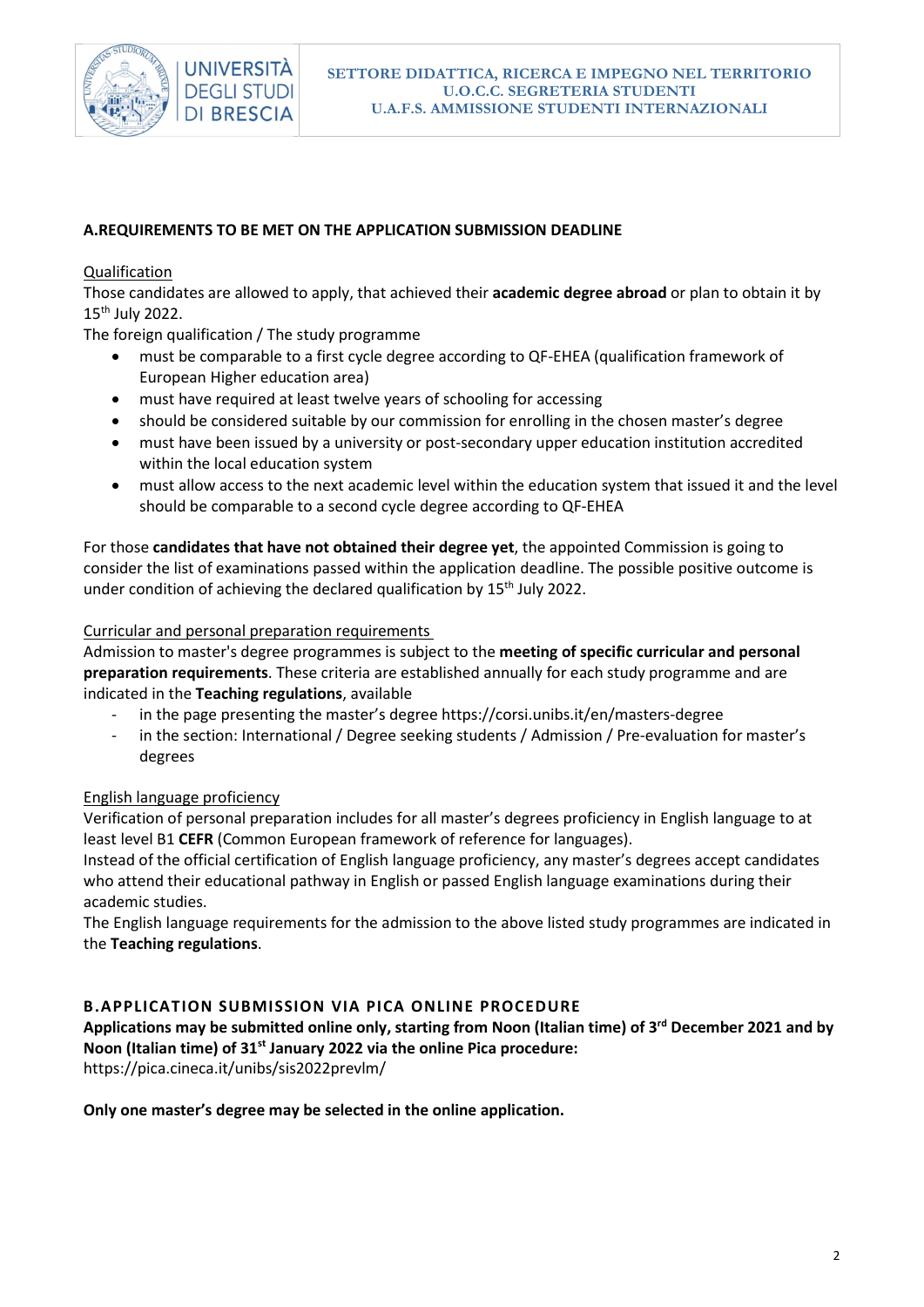

Mandatory documents to be attached to the online application:

- Passport or a valid identity document
- Residential permit in Italy (only for Extra-EU candidates living in Italy)
- Certification in English language attesting the academic Degree obtained or to be achieved abroad and the examinations taken (if the original certification is in a language other than English, the translation in Italian or in English must be uploaded, too). The following information are required: the name of the qualification / study programme; the final grade if achieved, along with the minimum and maximum score that can be acquired and the year of graduation; the name and address of the institution which issued / is going to issue the qualification and the list of examinations taken, with scores and educational credits
- Certification or declaration concerning the English language proficiency level achieved, as defined in the Teaching regulations referring to the chosen master's degree.

Candidates may also upload:

- Syllabus of the examinations passed: the document should bear the foreign institution stamp and the official translation in English or Italian must be uploaded, too (the Syllabus is a preferential requirement)
- Certification attesting qualifications obtained other than the one required for admission, with the list of examinations passed
- Syllabus of the examinations undertaken to obtain other qualifications

# Applications that do not meet the requirements specified in point A and/or are incomplete and/or have been submitted after the deadline will not be taken into consideration.

The Commission who will perform the pre-assessment might ask for additional documents or for an interview via Skype.

# C.COMMISSIONS IN CHARGE FOR THE PRE-EVALUATION

Suitable applications will be assessed by the Commission appointed for each master's degree by the relevant Teaching coordination board.

# D. NOTIFICATION OF PRE-ASSESSMENT RESULTS

# The outcomes of the pre-assessment carried out by the Commissions will be notified to the candidates starting from 1 March 2022.

University offices will confirm the eligibility of candidates who are going to achieve their degree from  $1<sup>st</sup>$ February till 15<sup>th</sup> July 2022 only after submission by email of the diploma and the final transcript of records: documents should be sent to internationalstudents@unibs.it

# E.1 ENROLLMENT OF SUCCESSFUL PRE-EVALUATED CANDIDATES: EXTRA-EU LIVING ABROAD

Due to the current COVID-19 health emergency, the official registration of non-EU citizens living abroad depends on the provisions which will be issued by Italian Government and Italian Ministry of university and research.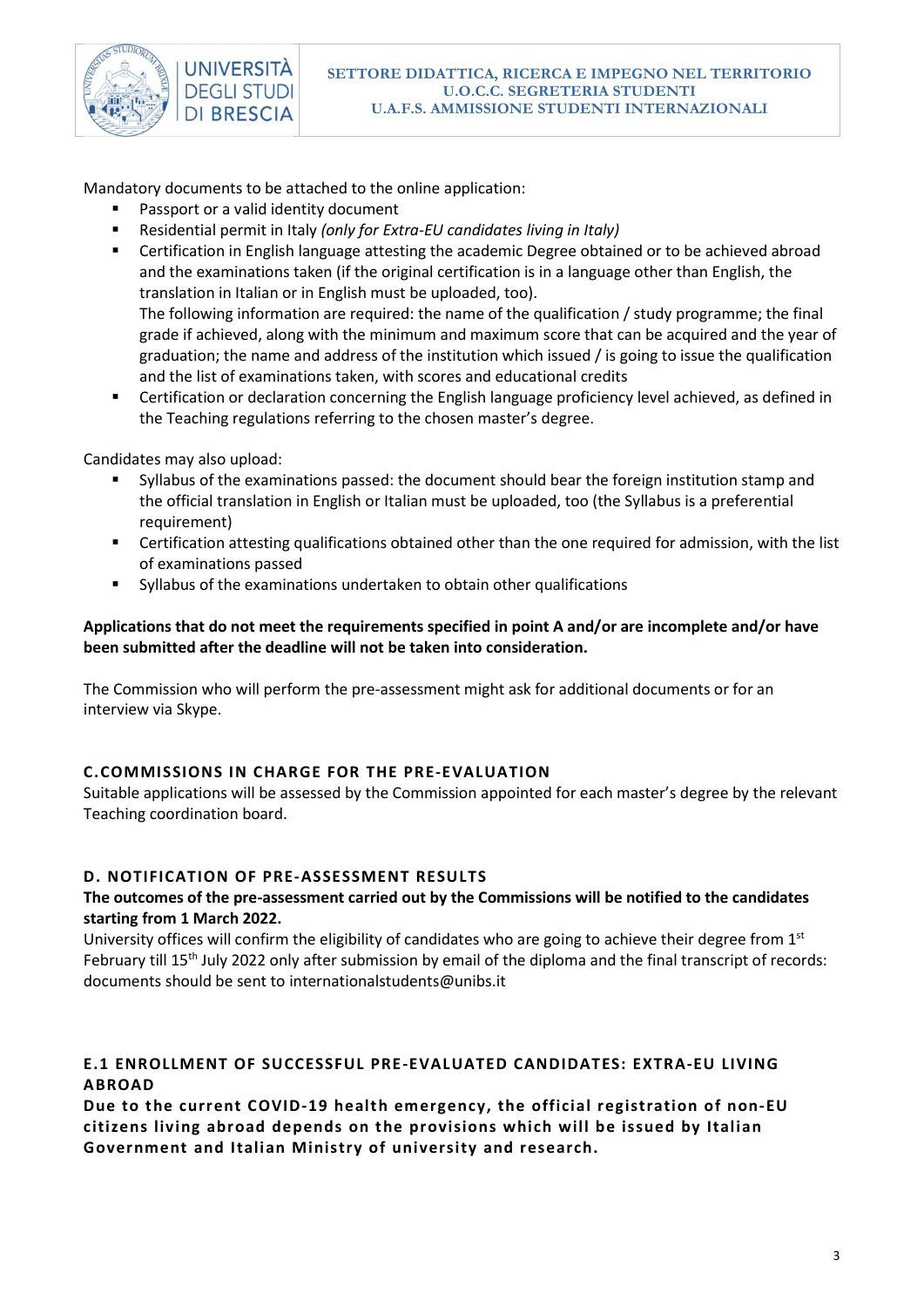

In order to enroll in the master's degree of their choice successful pre-assessed candidates must:

1. Follow the procedures defined by the Italian Ministry of Universities and Research (MUR) for the admission of non-EU students residing abroad at Italian Universities, that will be available in the first months of 2022 at: http:/www.studiare-in-italia.it/studentistranieri/

The candidate is encouraged to

- apply for study visa through Universitaly portal www.universitaly.it, according to the provisions issued by MUR: our office will confirm the application in Universitaly portal and Italian Representations appointed for issuing study visa will receive the confirmation
- prepare before enrolling the documents concerning foreign qualifications with
	- legalization by foreign authorities or with Statement of verification issued by CIMEA
	- **F** official translation in Italian or English language
	- Declaration of value prepared by the relevant Italian representation or Statement of comparability issued by CIMEA
- 2. Submit the online application for enrollment and pay the first installment of university fees around September 2022, according to the instructions that will be sent via email by University offices
- 3. Be included in the reserved quota for non-EU citizens approved for the master's degree of their interest: quotas will be published by April 2022. Enrollment requests that would exceed the reserved quota will be rejected.
- 4. Submit the documents relating to the degree obtained abroad to the International students admission office, according to the instructions given in the following point.

# E.2 ENROLLMENT OF SUCCESSFUL PRE-EVALUATED CANDIDATES: ITALIAN, EU AND EXTRA-EU LIVING IN ITALY

In order to enroll in the master's degree of their choice successful pre-assessed candidates must:

- 1. prepare before enrolling the required documents concerning foreign qualifications with
	- **EXECT** legalization by foreign authorities or with Statement of verification issued by CIMEA
	- official translation in Italian or English language
	- Declaration of value prepared by the relevant Italian representation or Statement of comparability issued by CIMEA
- 2. Submit the online application for enrollment and pay the first installment of university fees around September 2022, according to the instructions that will be sent via email by the University relevant offices
- 3. Hand in the documents relating to the degree obtained abroad to the International students admission office, according to the instructions given in the following point.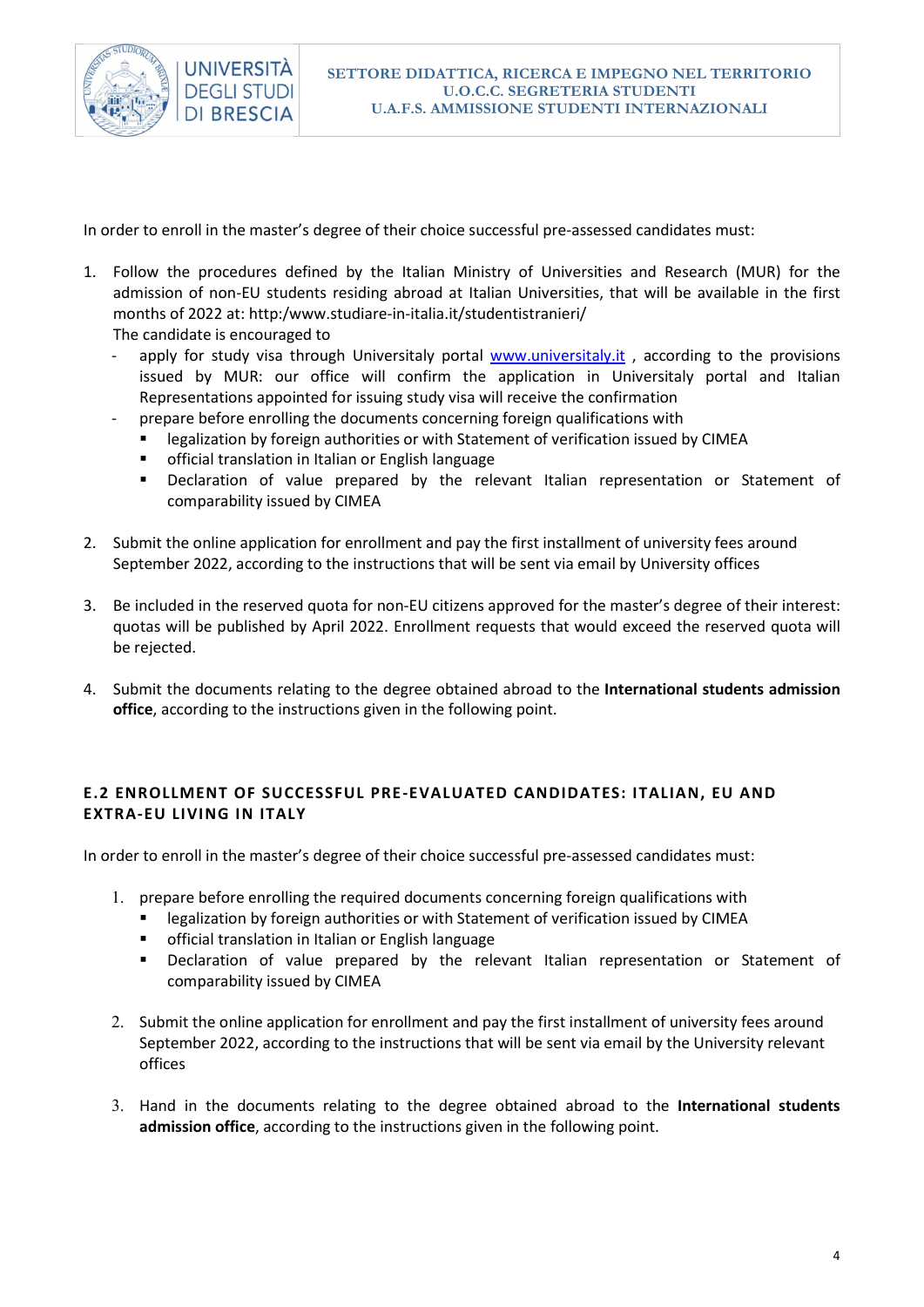

### F. DOCUMENTS TO BE HANDED IN FOR THE ENROLLMENT CONFIRMATION

Official enrollment will be completed only upon delivery of the following documents to the International students admission office, after having made an appointment:

- 1. The original academic degree obtained abroad, comparable to a first cycle degree according to QF-EHEA, together with:
	- **EXEC** Legalization or Apostille stamp by local authorities
	- Official translation in Italian or English language
	- **•** Declaration of value issued by the relevant Italian Representation.
- 2. The original certificate with the list of the exams taken (transcript of records) issued by the university or the non-university upper institution, together with
	- Legalization or Apostille stamp by local authorities
	- **•** Official translation in Italian or English language
	- **•** Declaration of value issued by the relevant Italian Representation.

Non-EU citizens living abroad have also to hand in one of the following documents (alternatively):

- passport with Entry study Visa for "university enrolment" issued by the relevant Italian Representation
- receipt issued by an Italian Post Office indicating the appointment at the Police Headquarter for the residential permit
- residential permit for study (university) issued by the relevant Italian Police Headquarters

Non-EU citizens living in Italy have also to hand in one of the following documents (alternatively):

- residential permit issued by the relevant Italian Police Headquarters
- receipt issued by an Italian Post Office after the renewal application

The University will accept instead of Legalization and Declaration of value respectively the Statement of verification and the Statement of comparability issued by CIMEA.

Candidates can ask CIMEA offices for the Statement of verification and/or the Statement of comparability using the Diplome platform in English language.

Information are published in our portal section: International / Degree seeking students / Admission / CIMEA statements

If the student is not in possession of the documents concerning his foreign degree with translation, legalization and Declaration of value or CIMEA Statements at the time of enrollment, university offices won't confirm his enrollment.

The possibility may be given to deliver the documentation within a later deadline established by the University Senate and until that time the student won't receive his identification code and won't be able to use online services, take exams and obtaining certifications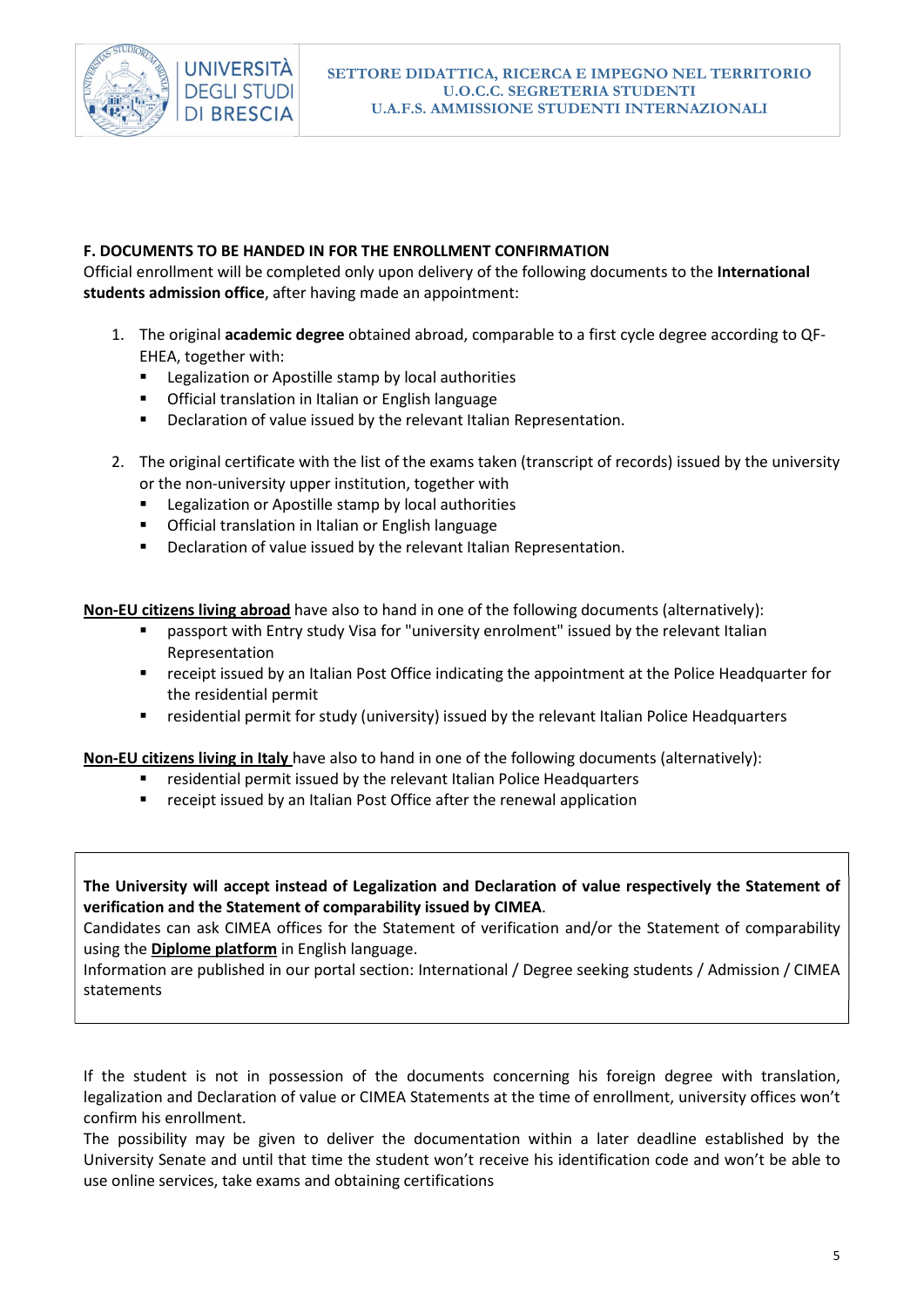

If within the deadline set by the University Senate the student does not submit the required documentation, registration lapses.

Admission to the university is only permitted if the documentation certifying possession of the degree is valid, as required by current regulations and the specific provisions of the Ministry of University and Research.

# G. INTERNATIONAL SCHOLARSHIPS RESERVED FOR NON-EU CITIZENS LIVING ABROAD

In the first months of 2022 two calls for application addressing non-EU citizens living abroad and referring to LMINT and STAR PVS international scholarships will be published.

LMINT grants are awarded to non-EU candidates living abroad eligible to enroll in one among the following master's degrees:

- Management (curriculum International business)
- Management (curriculum Green economy and sustainability)
- Communication technologies and multimedia
- Civil and environmental engineering
- Analytics and data science for economics and management

STAR PVS scholarships are reserved to non-EU candidates living abroad coming from developing countries (pursuant to Ministerial decree no.156 of 12 February 2021) or from Syria, Iraq and Pakistan, that aim at enrolling in corsi di laurea (bachelor's degrees) or corsi di laurea magistrale (master's degrees) taught both in Italian and English language.

Those applicants living in non-EU countries and with non-EU citizenship who applied for pre-assessment in the first round (3rd December 2021 - 31st January 2022) and meet the requirements to apply also for LMINT or STAR PVS international scholarships, must register again in the online PICA procedure related to the two grants. They must indicate the same study programme selected in the first round, without uploading their qualifications, hence the outcome of the first round will be considered in order to draft the final ranking list.

### H. PROTECTION OF PERSONAL DATA

The processing of personal data provided by candidates for the aforementioned purposes is carried out in compliance with the EU Regulation - GDPR (General Data Protection Regulation).

The Data Controller is the University of Brescia, in the person of the Magnificent Chancellor, who has appointed as Data Protection Officer (DPO) the Company Frareg S.r.l. in the person of Dr. Giovanni Parravicini, who can be contacted at the following email address: rpd@unibs.it. The processing of the personal data provided by the candidates when participating in the selection of this Call for Applications is aimed solely at carrying out selection activities and will be carried out by the personnel in charge of the procedure, including through the use of computerised procedures, in the ways and within the limits necessary to pursue the aforementioned purposes, even in the event of disclosure to third parties.

The processing will also be carried out by Cineca - Consorzio interuniversitario.

This data must be provided for evaluation of the participation requirements, under penalty of exclusion from the selection procedure.

The data transmitted by the data subject will be processed by means of appropriate guarantees and security measures - manual and/or electronic, in order to ensure their protection and confidentiality. For any